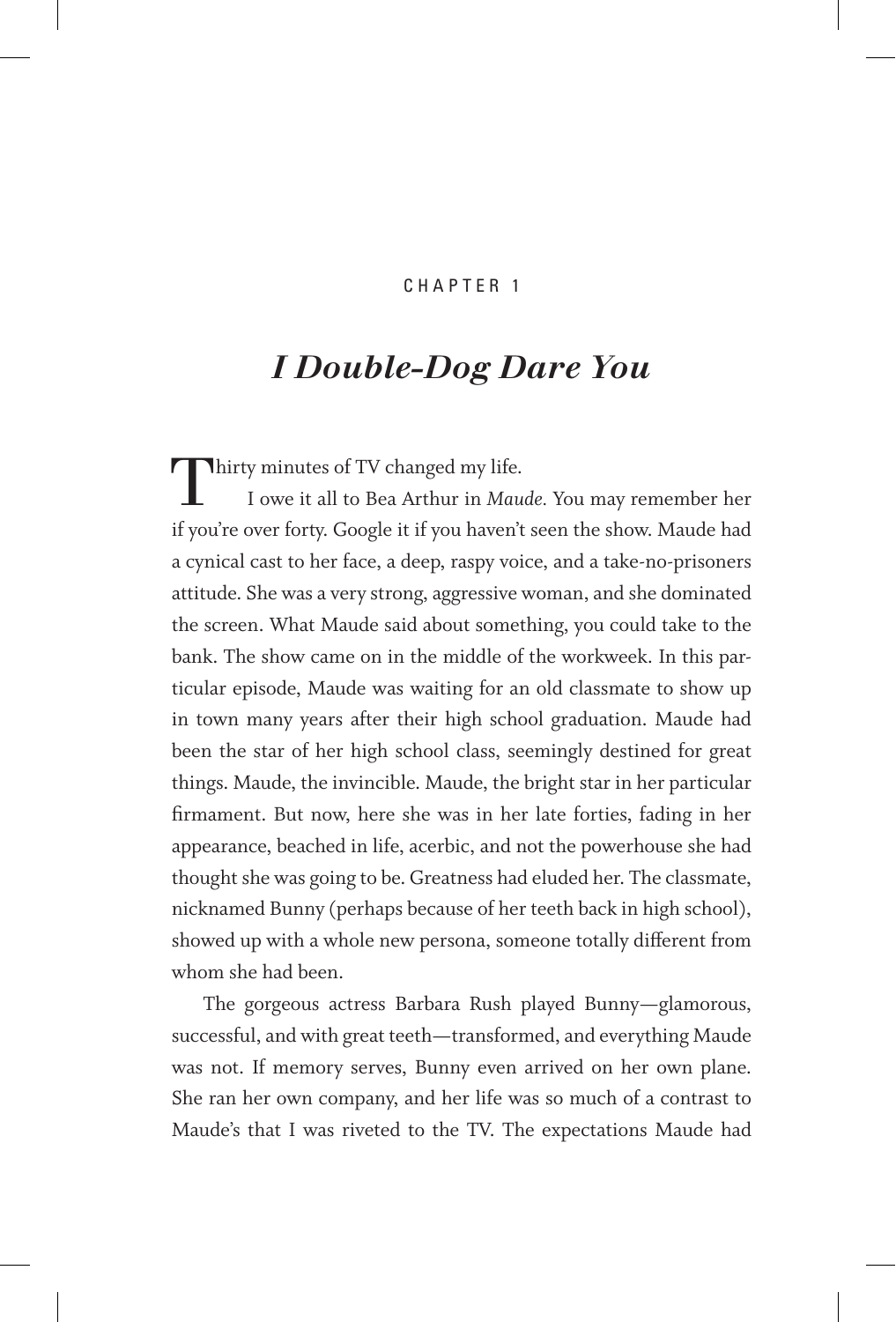nourished had come to nothing. The expectations of Bunny, on the other hand, had been dismal; Maude was supposed to be the star. Yet life had taken an unexpected turn. Bunny had changed; Maude hadn't.

I was in my late twenties working in a boring job in New York City, with no goal or vision of what should come next in my life.

I realized that I was on the verge of becoming Maude. My parents had sacrificed to send me to an expensive school, and here I was, doing . . . what? Working in a job in the federal government where I was never going to do anything earthshaking.

*Some of my goals were strictly my own, some guided by friends or external events, but in no case did I ever believe that because I was a woman, I wouldn't be able to achieve them—one way or another.*

The TV show woke me to the fact that I had to define my future. No one else could do it for me. That thirty minutes made me determined I would avoid the Maude trajectory. The next morning, I telephoned the administrator of the Law School Admission Test and signed up to take the test, cramming over a two-week period before going up to Columbia University for the exam. I received a good score, and I was admitted to the University of Texas School of Law for the coming fall term.

*Maude* made me realize that I not only had the power to change the direction of my life, but that I *had* to do it. We have to will ourselves into our futures, even if at first, the future looks murky at best.

In my own case, I would never have imagined, at the age of twenty-one as a new college graduate, that I would go to law school; be a prosecutor; run for elected office multiple times statewide in Texas—and win; and also spend thirty years running a cattle operation during much of that same period. In the meantime, I married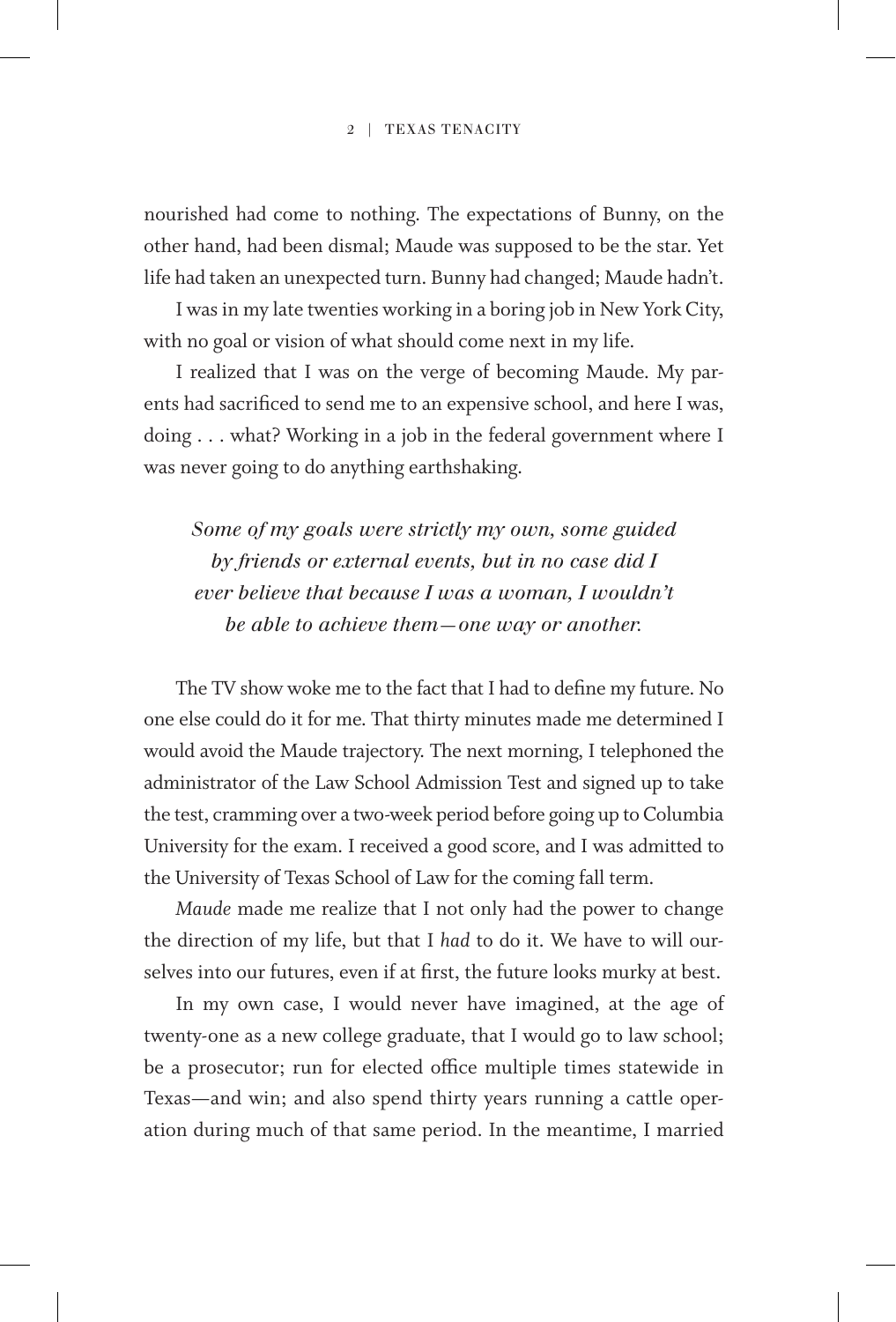a wonderful man with whom I had three sons, now adults; wrote a romance novel, which caused consternation in some quarters; and learned a lot about people. Lessons I still apply.

Some of my goals were strictly my own, some guided by friends or external events, but in no case did I ever believe that because I was a woman, I wouldn't be able to achieve them—one way or another.

> *Other times I faced closed doors—not because of being a woman, however—and either had to kick them down or get another door to open.*

I just didn't think about it. I am still not sure why that is. My parents weren't intentionally or deliberately "pro-women" . . . they just wanted their two kids to be happy and succeed. My mother wasn't a feminist; my father, as a rancher, was more concerned with rain and cattle than with my being a leader in any particular area. But together they cultivated good instincts in me and laid down rules for life that seem still relevant.

Plain speaking was welcome in my world, as were humor, great stories about individuals, and a love of language. These habits and beliefs brought substantial success and fun and helped me conquer and overcome obstacles several times. Other times I faced closed doors—not because of being a woman, however—and either had to kick them down or get another door to open. All of it was energizing! I retired from elected office in 2015 and projected that my next year or so was going to be calm, serene, perhaps even boring.

A new *Maude*-type event occurred a year ago. In the spring of 2015, I was jolted into a fresh awareness that society's views on women had not materially advanced in many ways. What woke me up to this fact? I really wonder why I hadn't been noticing; perhaps because the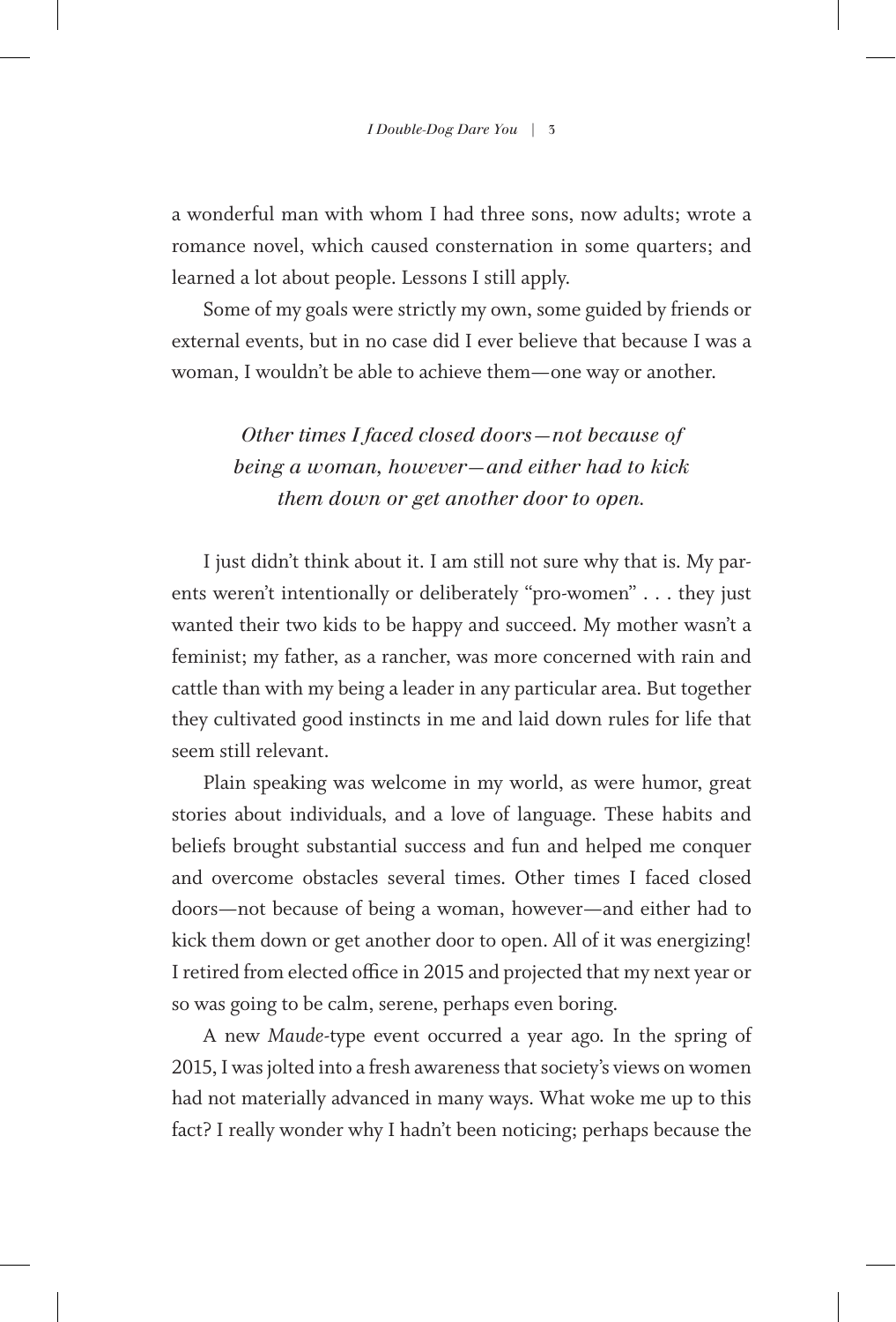## 4 | Texas Tenacity

obstacles I encountered were the result of what I was trying to do, not that I was a woman trying to do it. I suspect I was rather insular in that regard.

A recent Austin, Texas, city council election meant that there would soon be a majority of women on the council. By way of context, Austin is well known as a liberal and forward-thinking city, even if not everyone agrees with its path at a particular time.

A male city staff member thought that this electoral shift was so significant that special training needed to be conducted to deal with this remarkable occurrence. Women assuredly were different, weren't they? Needed special handling? Presumably their brains were different, since their bodies certainly were. And yet there had been female council members before. What had changed? To this day, no one can pinpoint a reason why this happened, but it is noteworthy.

The male staff member hired a super special consultant team to deal with this earthshaking event, for who knew what might happen if staff weren't trained to deal with women! The result was probably not what he wanted or had imagined by the end of the consultant's contract.

Here's why.

The male consultant began by describing his experience base for how women learn, lead, communicate, and deal with issues—as a means of demonstrating his expertise and showing how he could provide help. Are you ready? He told the city staff that women don't like numbers, and they also ask a lot of questions. Interesting. As proof of these unassailable "facts" about women, he offered an illustration of the source of his experience and knowledge. Ready? He had been driving his eleven-year-old daughter to school recently, and in the ten minutes or so of the drive, she asked a whole bunch of questions which he "answered patiently." Really?

Two things horrified me about this scenario and his words and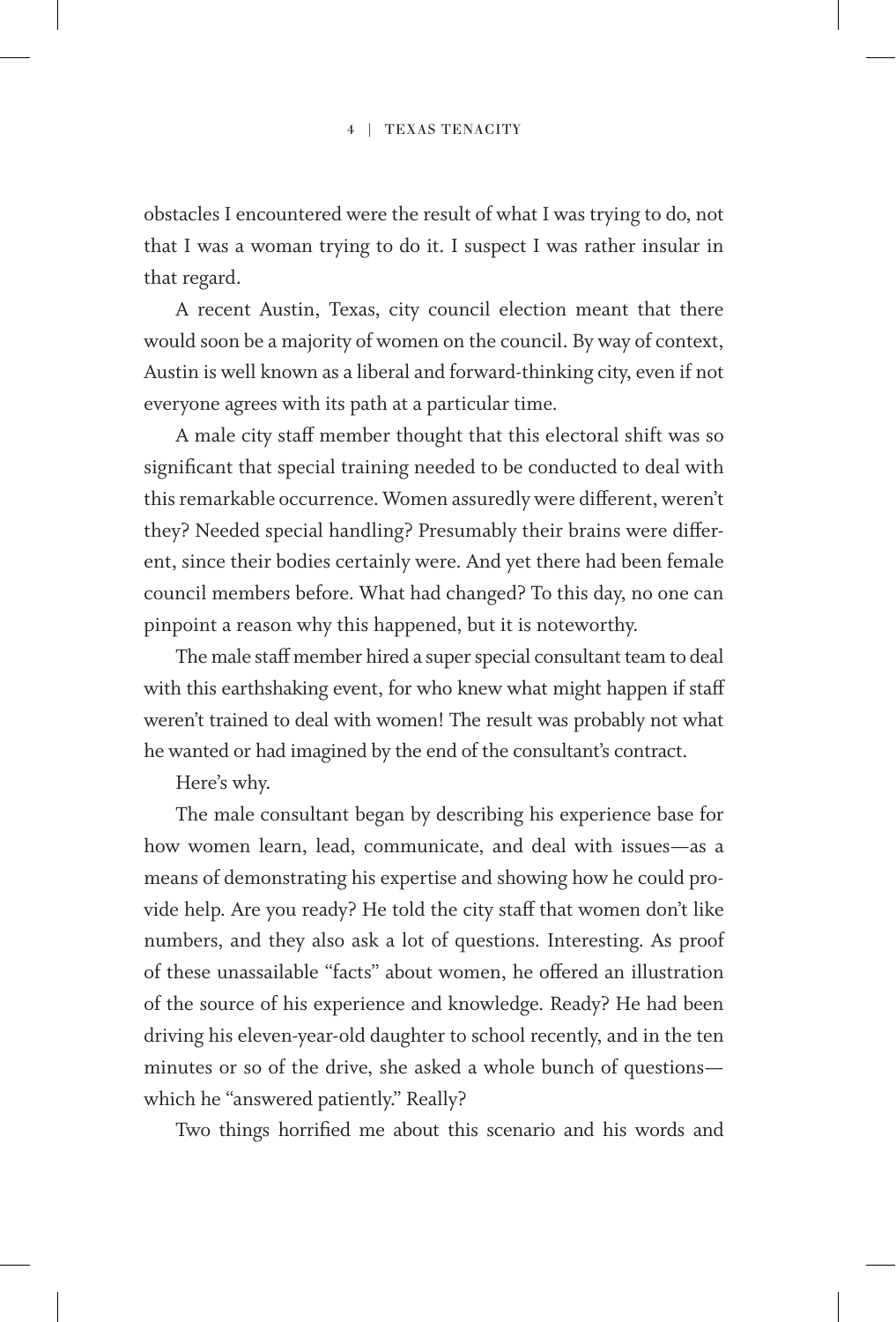assumptions. First, he used an eleven-year-old girl as an example for the best way to deal with adult women who are elected officials, who had run hard for their positions, and who had persuaded a majority of voters that they were skilled and competent. But second, he prided himself on his ability to answer "patiently" the questions from his daughter—his female child, to belabor the point—as if he were sacrificing himself in offering this remarkable service. On so many fronts, it was both a sad and frustrating commentary. It was also insulting and seemed to reinforce the stereotypes that are often repeated about women.

By implication, the male city council members accept and believe everything the staff tells them, never question any fact or conclusion, and vote in lockstep. Nice compliment for them, too! This all resulted in an uptick in national interest in Austin, with Conan O'Brien and a host of others commenting about the situation on TV. Not really what you want to be known for—either as a consultant or a forward-thinking city.

But perhaps the most striking thing to me was that this took place in 2015, in Austin, not exactly a bastion of conservatism. The social media lit up with people asking, "How on earth did the staff member, who hired the consultant, ever think this was appropriate?" I believe he is still employed by the city.

I have to tell you it got me pretty fired up. Nothing about the entire episode could pass muster on any account—not for women, or for men, or the assumptions and stereotypes that it perpetuated.

I asked myself a few questions: "If this could happen in Austin, Texas, how pervasive is this? Why is this view of women still so prevalent? Why were we even in this situation in 2015—and what do we do about it?" This last point made me decide to do something.

We did some focus groups on the topic of how women perceive themselves, and several things came out of that effort. First, the majority of the women expressed that they lacked self-confidence in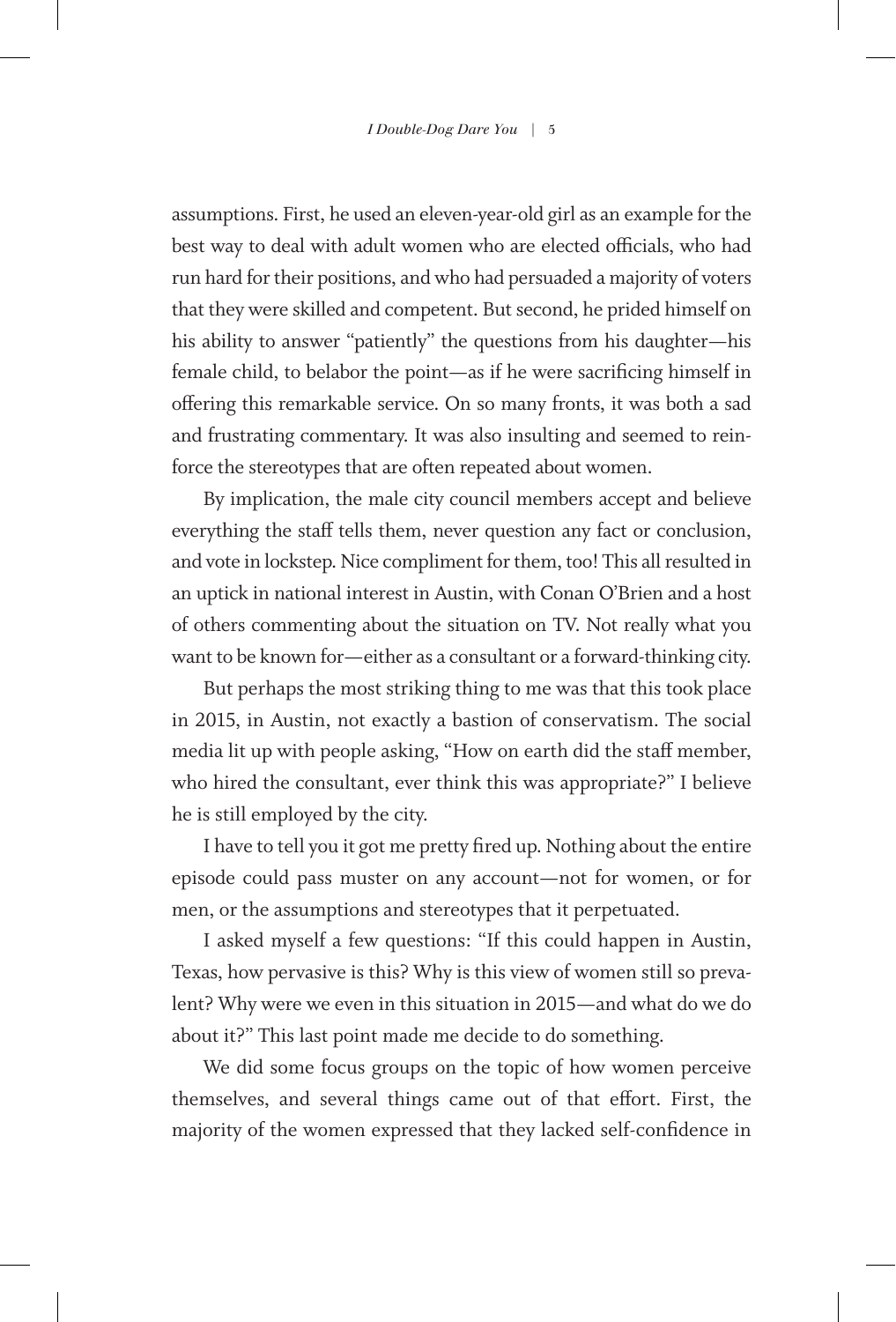the workplace. They didn't feel comfortable asking for a raise. They weren't sure they were ready for the next level in their career. However, they felt talking to other women was energizing, and they all enjoyed the sense of community they derived from speaking to each other. At a breakfast in Austin with about two hundred women in attendance, heads nodded all around the room as the three of us panelists talked about self-confidence. The word "confidence" spanned appearance, salary, life skills, future career, and the ability to get on or off the track they were on. It covered all areas of life. Except, interestingly, they all stated they felt most fulfilled in their home lives. Whether they had children or were single and childless, and happy that way, by and large felt they were "okay."

A recent lawsuit in the high-tech sector that garnered a lot of attention concerned the case of whether or not a particular woman was held back by her gender. The court found that she had been supported by males and that it was probably not her gender that slowed her upward progress. This lawsuit is an outlier as such lawsuits are pretty rare. From my observation, women are reluctant to rock any kind of boat, and a lawsuit is a very big, difficult vessel to manage. What also has cropped up over and over, whether in large meetings or one-on-one conversations, is that women repeatedly state that they don't feel women encourage and support each other.

And the perception of those of us who have achieved some level of success is that the women coming behind us are not at all as far along in terms of achievements as we would have imagined they would be by now. I absolutely would have expected 2016 would have seen full career equality if I had thought about it in the mid to late seventies. That has to change. So now, in 2016, I am embarking on a definite and deliberate mission: a mission to help women. This mission is taking two forms.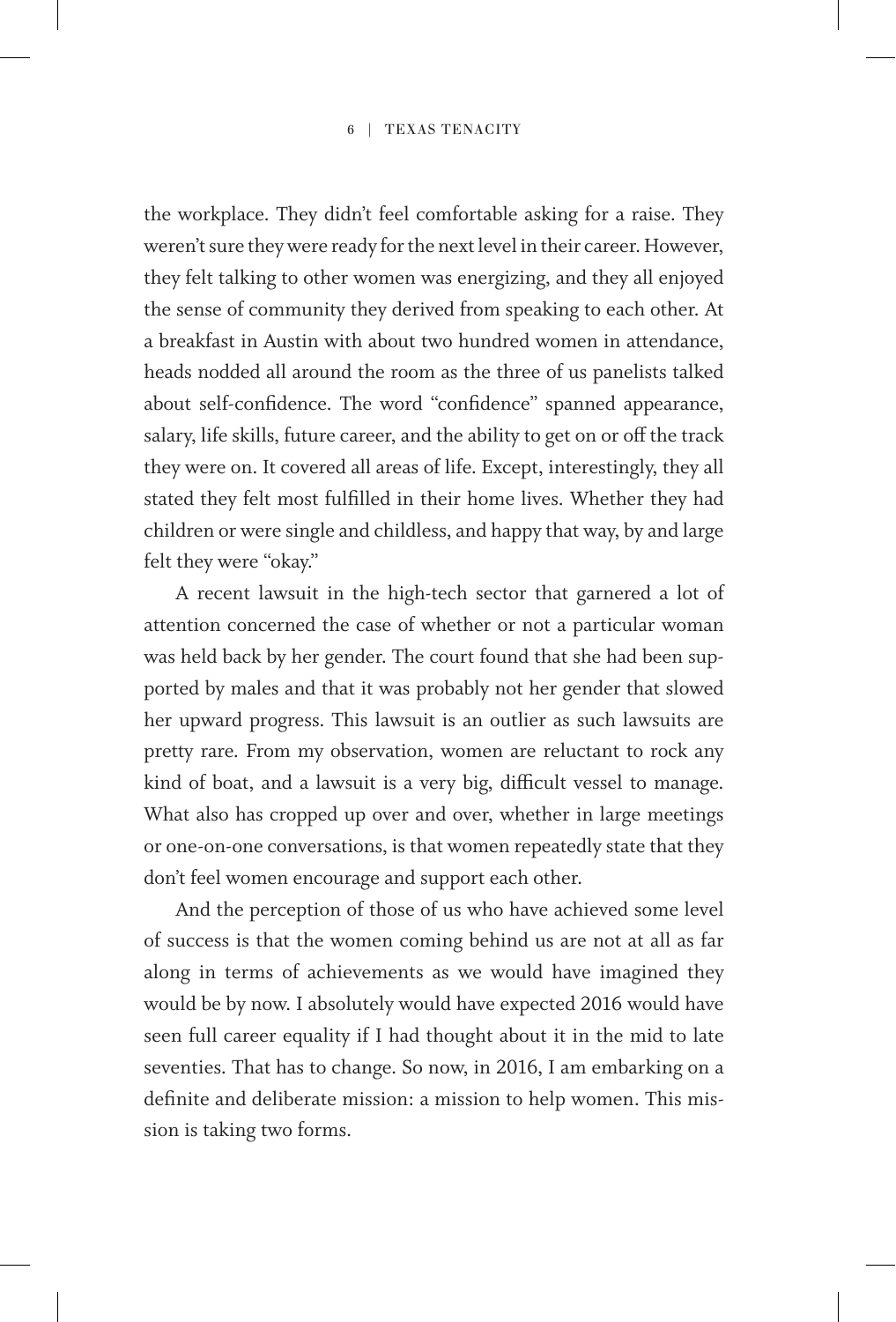*I Double-Dog Dare You* | 7

*Being pissed off is who I am and I embrace it—and use it for good.*

First, I decided to write *Texas Tenacity* to show how women can have rich and varied lives if they recognize opportunity when it knocks. And if they come to a closed door, they have to learn how to unlock it, or they have to find a new door, or they have to work around that door. Or they just have to plain kick it down. Basically, we women have the tools necessary—if we choose to use them.

Second, we are launching a new website and social media effort called Herdacity, whose tagline is "Where Women Dare." Maybe this strikes a chord with you, or maybe you'll ask, "Dare what?" In part, it's for you to decide, based on where you are in life or where you want to go. Maybe you dare to be who you want to be. Dare to take a leap. Dare to express your opinions. Dare to change jobs. Dare to pursue your dreams. Dare to embrace who you are. Defining the daring is up to you, since each of us is different and unique. What we have is the unifying female gender bonding us to one another. We have a lot of work to do with the project, with its goal to educate and empower women across this country. I am really excited about it and look forward to seeing what we can accomplish—and how women choose to use these resources to dare a bit more.

Since you may not know me, let me return to my comment about being fired up. I had a wonderful business partner in the cattle business for over a decade, and one day he remarked idly that I was very "even-tempered." I mentally preened over what I thought was an accolade. With a deadpan expression, he then added, "Yes, you are always pissed off."

So there you have it. Being pissed off is who I am and I embrace it—and use it for good. It is also what prompted this book and the